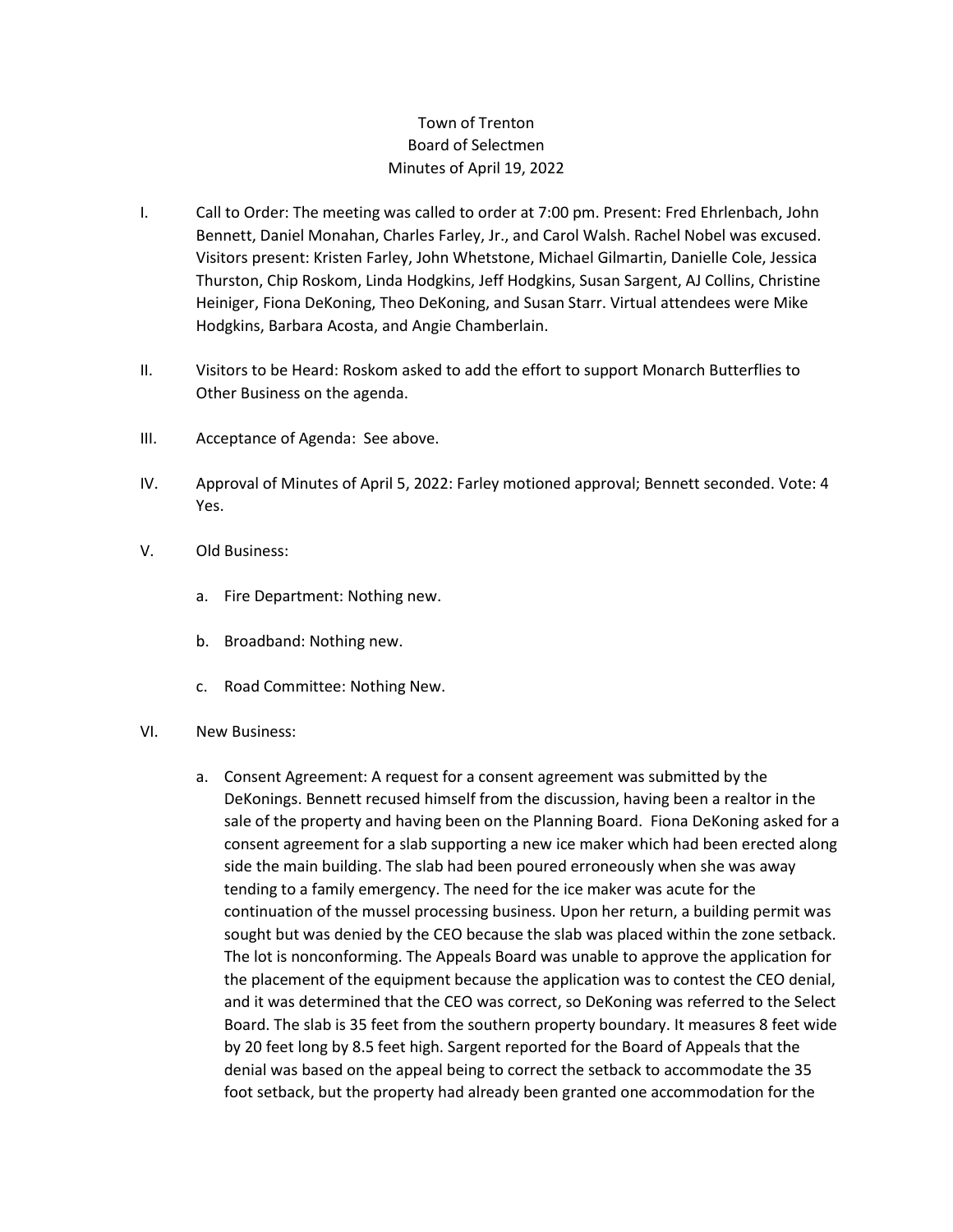design of the building. The Appeals Board could not allow a second accommodation. Linda Hodgkins spoke on advice of an attorney, against the Consent Agreement. They reside at 822 Bar Harbor Road and abut the DeKoning property. They object to the Town of Trenton and the DeKonings entering into any administrative consent agreement which does not assure complete removal of the slab and condenser to meet the 100 foot setback requirement within the rural development zone.and said It is in a direct violation of the Town of Trenton zoning laws. Chamberlain explained that she had not rendered an opinion, but had stated the facts as they relate to the Land Use Ordinance. Farley suggested that the ice maker be moved to remain in compliance with town zoning. DeKoning explained that there is no responsible location to move the equipment to. To move it to the front, rural commercial zone would render the equipment inefficient due to the length of the piping. The parking lot and a storm drain also inhibits such a move. To move it from its current location could be harmful to the environment due to the refrigerant. DeKoning offered to screen the equipment with trees. Hodgkins objected and did not elaborate regarding the objection. Monahan recommended that a decision be postponed until the next meeting. He suggested that members of the Board be able to visit the site. Walsh pointed out that members would have to visit the site individually, otherwise a site visit would have to be advertised. Monahan motioned to table the decision until the next meeting; Farley seconded. Vote: 3 Yes.

b. Acadia Disposal District: Proposed amendment of Bylaws and Interlocal Agreement. Motion 1: Move to amend the ADD Interlocal Agreement of the Acadia Disposal District at Article II, C of the ADD ILA by and among the Member Towns of Frenchboro, Mount Desert, Cranberry Isles, Tremont, and Trenton. Consistent with the ILA amendment process for non-substantive amendments stated in Article VIII C of the ILA (providing that non-substantive amendments may be through approval of the respective municipal officers of at least two-thirds of the Member Municipalities), the Select Board of the Town of Trenton approves the following non-substantive amendment to Article II C of the ILA: Regular meetings of the Directors shall be open to the public (subject to the ability of the Board to go into Executive Session for legally permitted reasons) held at least 6 times per year at a time and place to be determined and announced by the Directors. Bennett moved the motion; Farley seconded. Vote: 4 Yes.

Motion 2: Move to amend the ADD Bylaws, Section 6 (d). Consistent with the Bylaw amendment process stated in Section 7 of the ADD Bylaws, the Select Board of the Town of Trenton approves the following amendment (to be ratified and approved by a 2/3rds vote of the District Directors at a meeting held more than 60 days following action on this amendment): Section 6.d. Regular meetings of the Directors shall be open to the public (subject to the ability of the Board to go into Executive Session for legally permitted reasons) held at east 6 times per year at a time and place to be determined and announced by the Directors. A quorum shall consist of a simple majority of the Directors. Bennett moved the motion; Monahan seconded. Vote: 4 Yes.